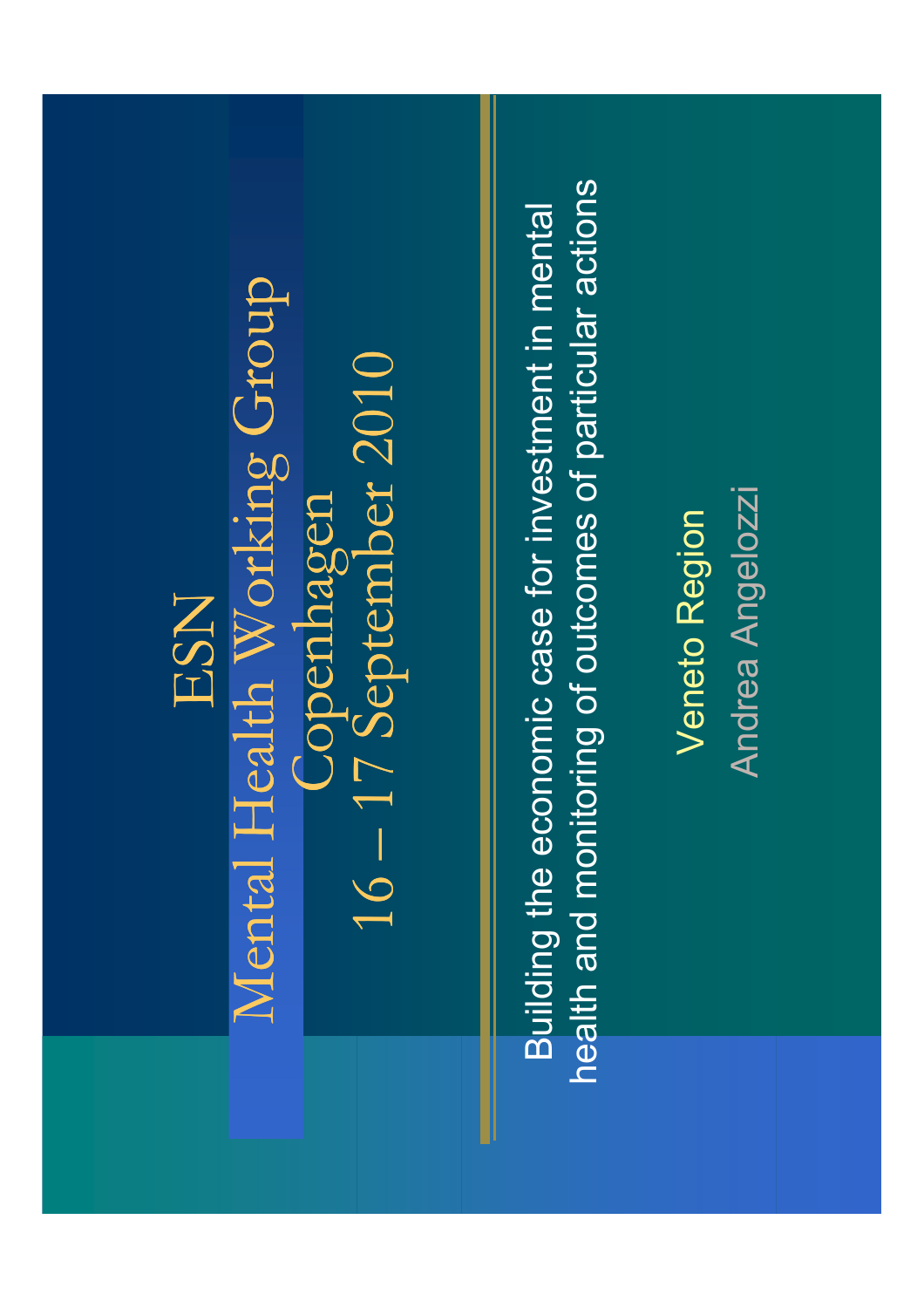## Veneto Region: economic model to finance mental health

General planning is uniform in different Local **Health Areas.** 

\* It defines:

- Facilities

-Services

- Staff

- Budget required

- Specific plannings for specific areas are financed

\* By Municipalities: Local area planning (every 5 \* By Veneto Region: specific new projects years)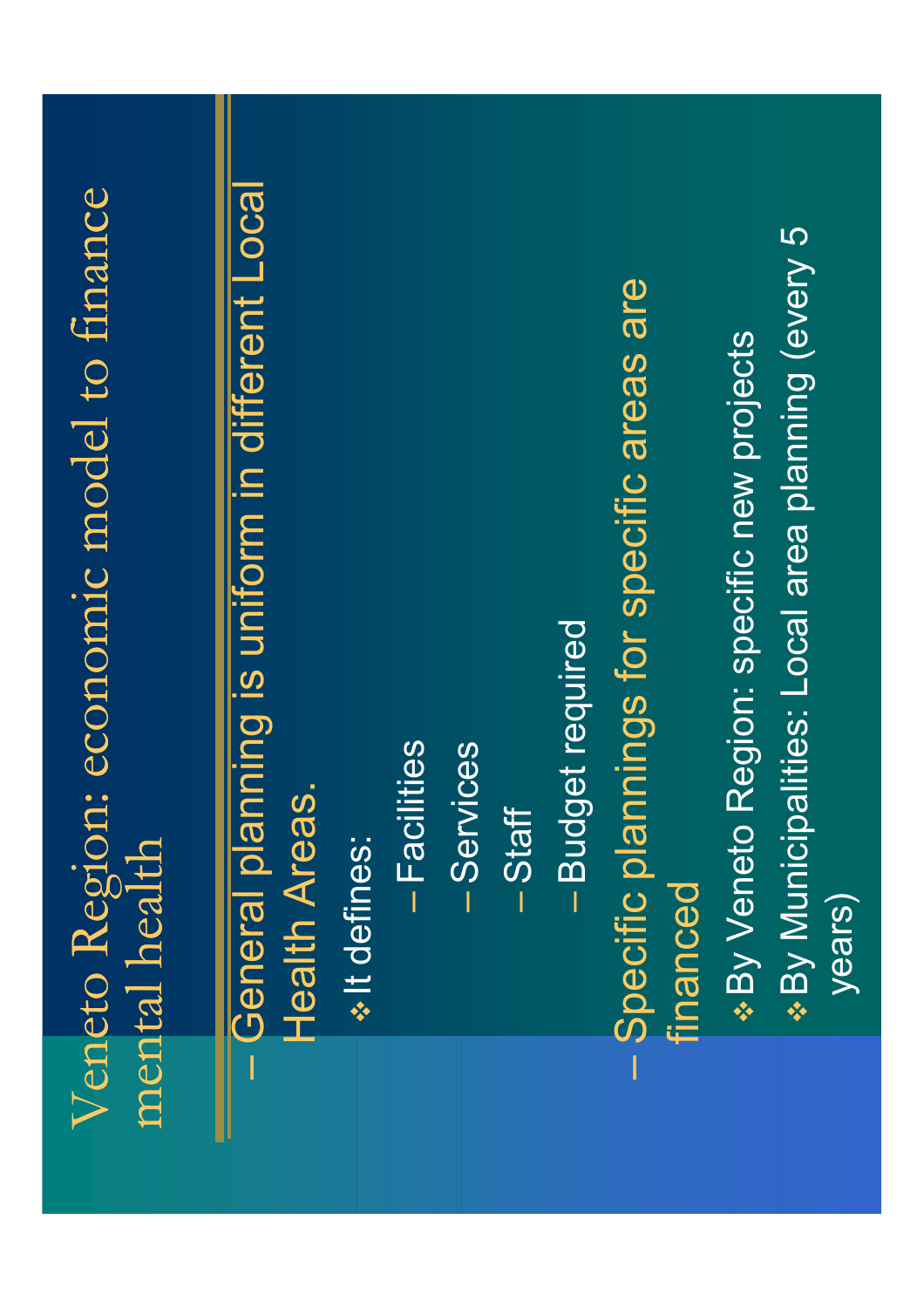#### Resources

### Resources:

- No Local Health Area in Veneto has reached the Veneto Region fixes a capitation budget for clinical **Few Regions in Italy have defined the amount of** . Municipalities fix funds for social needs linked to mental health (usually 1/10 of Regional Budget) The 5% of it should be used for mental health budget fixed by Region: the mean in 3.2% needs in every LHA (in LHA  $9 = 6$  1.348) budget (Veneto, Campania ...)
- Lack of attention for mental health - Low impact on political image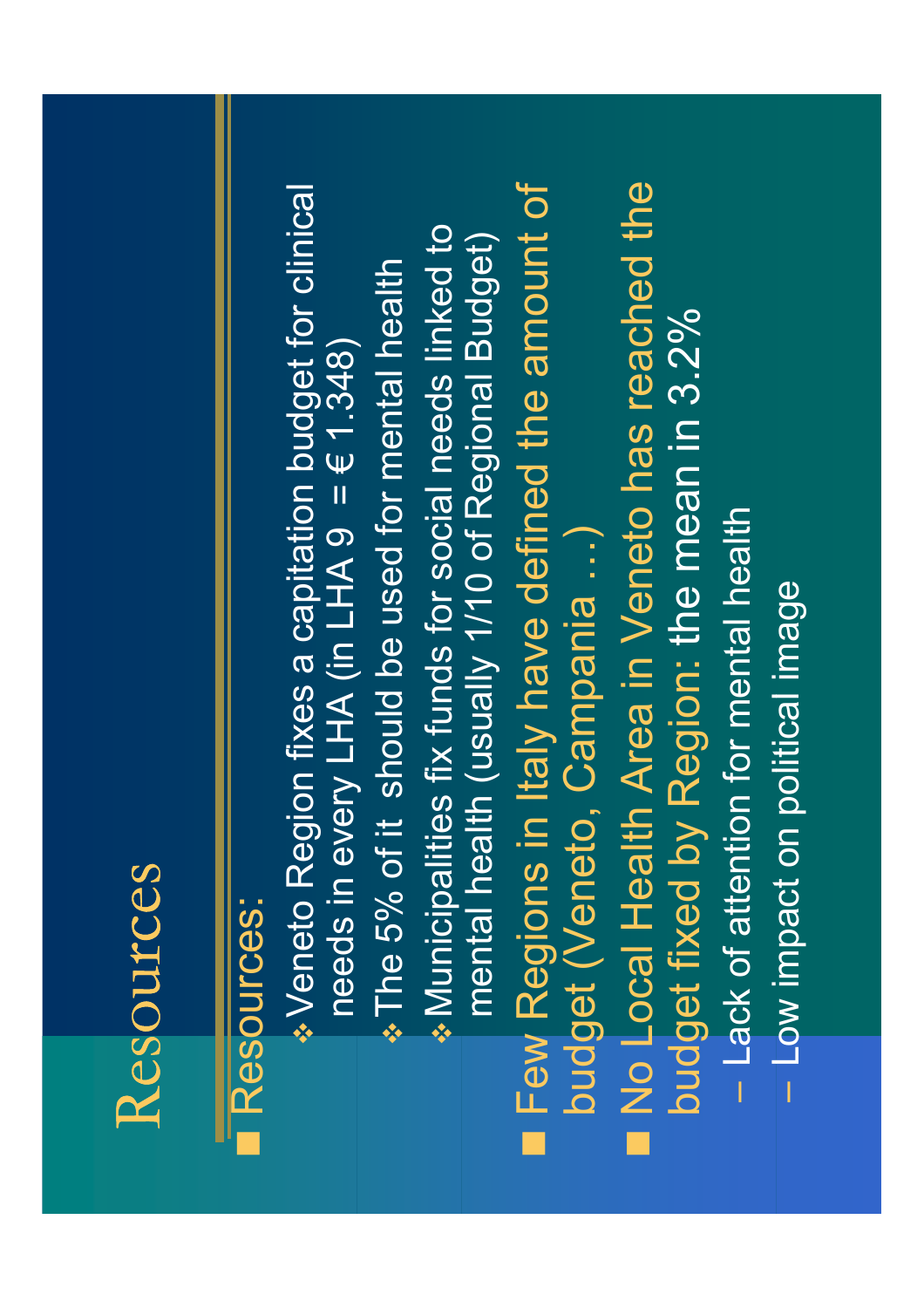# Economic Budget DSM 9 - Treviso

| <b>Year 2009</b> | <b>Hospital services</b> | 46.000               | 1.974.132    | 8.584          | 186.102               | 60.685                                 | 158                         | 1.736.906              | 4.012.569                                   | 578.735                                | 409.707                                    | 685.897                                 | 62.565                                                | 4.012.569                        | 363.059                                        | 4.375.628            | 239.118.000                      | 1,83% |
|------------------|--------------------------|----------------------|--------------|----------------|-----------------------|----------------------------------------|-----------------------------|------------------------|---------------------------------------------|----------------------------------------|--------------------------------------------|-----------------------------------------|-------------------------------------------------------|----------------------------------|------------------------------------------------|----------------------|----------------------------------|-------|
|                  | <b>Out services</b>      | 1.230.012            | 7.475.855    | 289.117        | 1.413.441,43          | 104.066                                | 32.027                      | 6.689.884              | 17.234.405                                  |                                        |                                            |                                         |                                                       | 17.234.405                       | 739.895                                        | 17.974.301           | 283.210.811                      | 6,35% |
|                  | <b>Total</b>             | 1.276.012            | 9.449.987    | 297.702        | 1.599.544             | 164.752                                | 32.185                      | 8.426.790              | 21.246.975                                  | 578.735                                | 409.707                                    | 685.897                                 | 62.565                                                | 21.246.975                       | 1.102.954                                      | 22.349.929           | 552.650.811                      | 4,04% |
|                  |                          | <b>Buying Assets</b> | <b>Staff</b> | Administration | Non sanitary Services | Costs for Medical acts not paid by SSN | <b>Other Sanitary Costs</b> | <b>Buying Services</b> | <b>RIC COSTS</b><br><b>OVERALL PSYCHIAT</b> | <b>Admissions to private hospitals</b> | Admissions to Non Psychiatric Units (2008) | Admissions to Units in other LHA (2008) | s(2008)<br><b>Admissions to Units in other Region</b> | <b>OVERALL PSYCHIATRIC COSTS</b> | Indirect costs (General Administration of LHA) | <b>OVERALL COSTS</b> | Financial Resources of Az.Ulss 9 |       |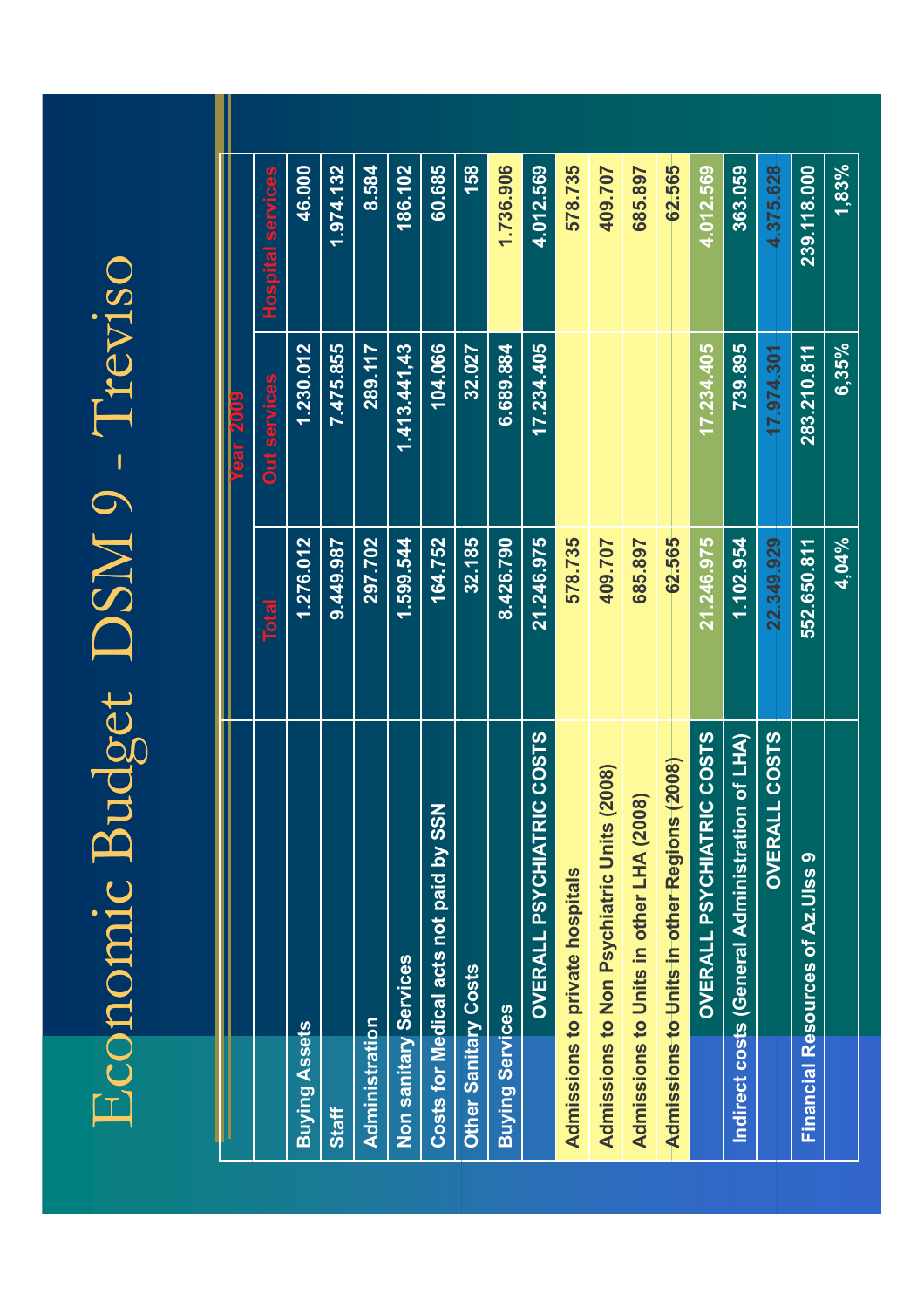### management in mental health Others Models of economic

## Variable budget:

- Assessment of needs
- Planning services
- $-$  Different needs  $=$  different budgets
- Monitoring processes and outputs

#### Limits

- Needs depend on
- models
- what we can offer
- Which outputs? (symptoms, QoL, satisfaction ...)
	- The "Three E" model: Evidence, Ethics, Experience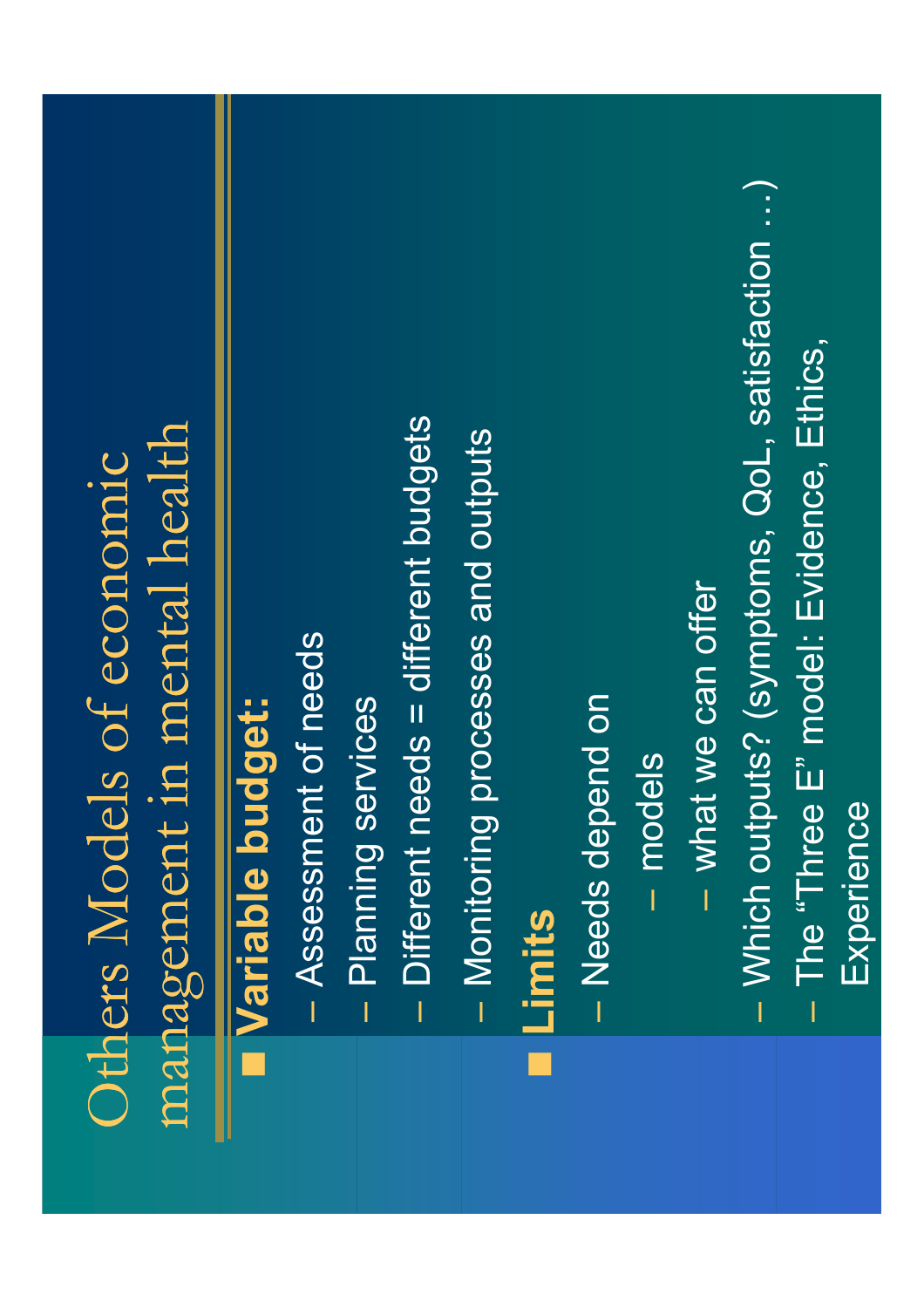## Size and Costs in mental health

## SIZE of Mental Diseases:

- 18-65 of age, is or has been affected by at least one  $-27\%$  (equals 82.7 million) of the adult EU population, mental disorder in the past 12 months
- Costs of mental diseases:
- € 300 1000 billion in Europe (disability, clinical costs, lost workdays)
	- It is 3-4% of the Gross Domestic Product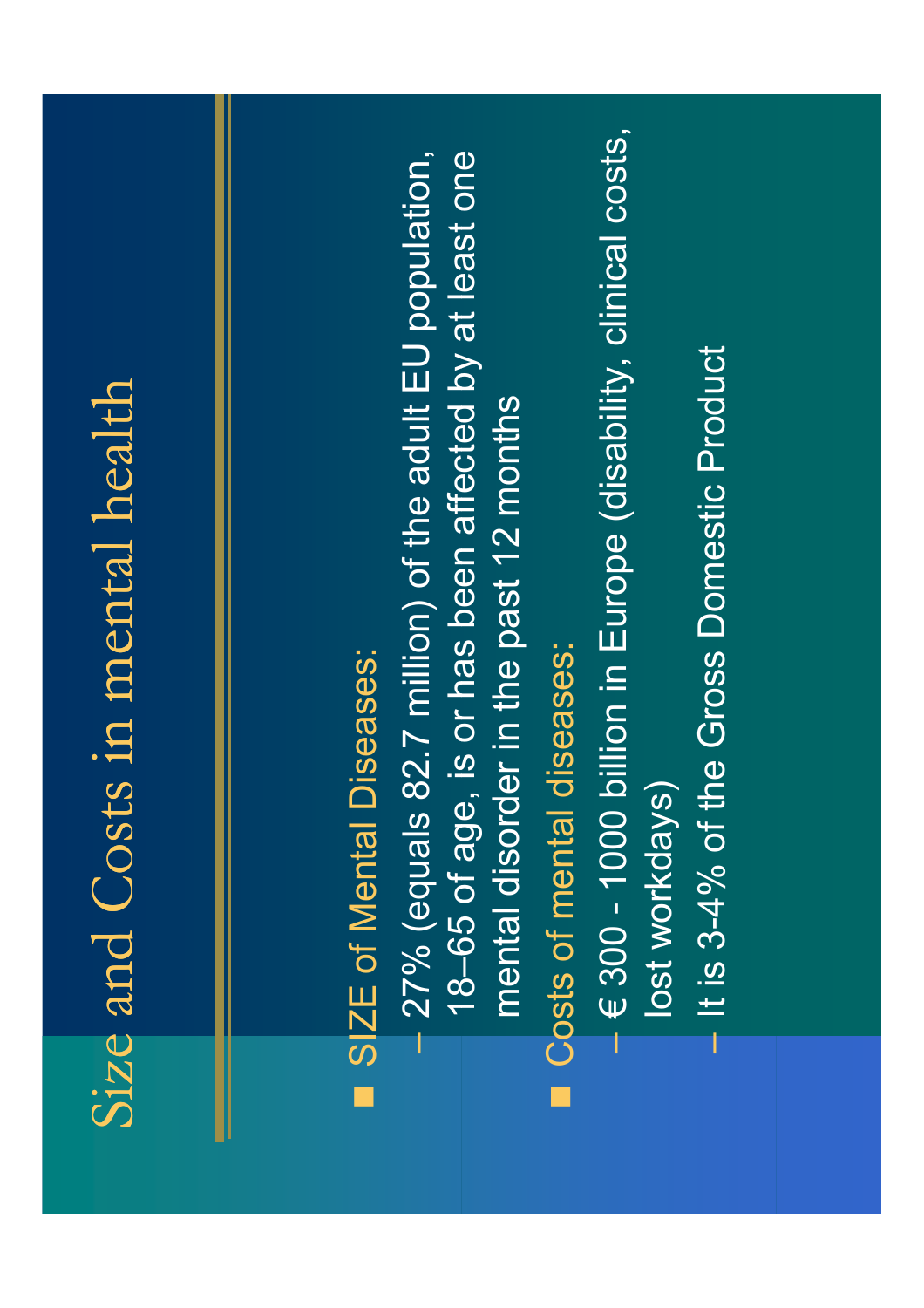# Benefits of improving mental health

## Ethical Benefits: promotion of human rights

## **Other Health Benefits:**

(other diseases) and to higher (twofold!) mortality rate than w untreated mental conditions lead to higher morbility rate the general population

## Economic Benefits:

Costs in mental diseases are:

- Direct Costs
- treatment and rehabilitation costs
- Indirect Costs (2 6 times the direct costs)
	- lost productivity due to disability or death
		- costs for families